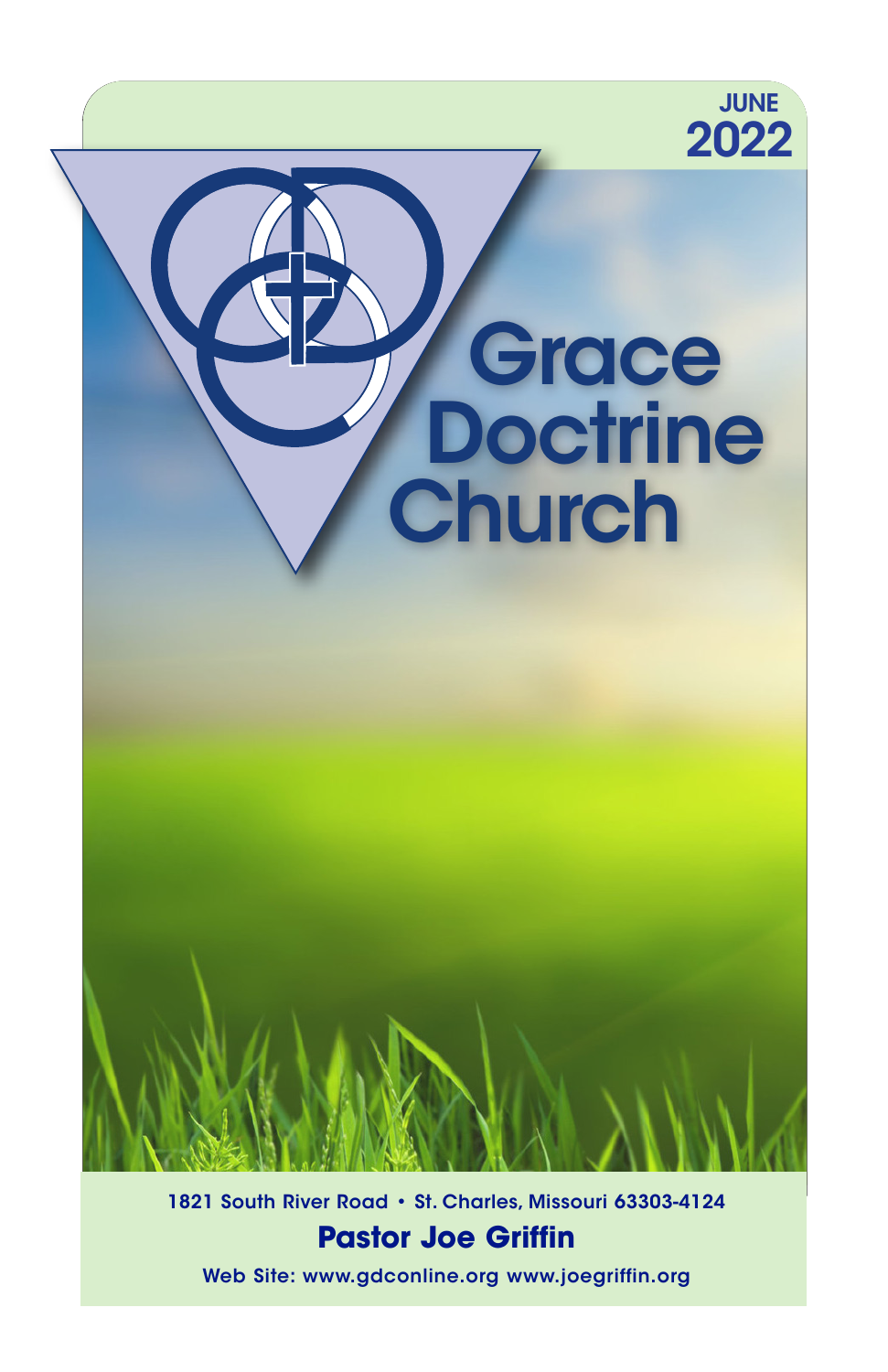### Grace Doctrine Church

### **1821 South River Road, St. Charles, MO 63303-4124.**

Grace Doctrine Church was founded in 1975 under the laws of the State of Missouri as a nondenominational local church and is a separate organization from Joe Griffin Media Ministries. The purpose of this church is to evangelize the lost by presenting the gospel of faith alone in Christ alone and to teach biblical truth to the saved through a literal, grammatical, and historical analysis of Scripture. Our theological statement, 40 Proclamations: The Theology of Grace Doctrine Church is available on request by writing the above address.

Grace Doctrine Church never solicits contributions or membership. When gratitude for the Word of God motivates a believer to give, he has the privilege of contributing to the church for the continued dissemination of Bible doctrine. For membership information, contact Gary D. Watson, Membership Chairman.

# **Grace Doctrine Church**

Joe Griffin, Pastor

# The Board of Deacons

Officers & Joe Griffin, *Pastor* 

Deacons: Gary Sweeten, *Chairman;* Rick D. Shirrell, *Treasurer;* Gary D. Watson, *Secretary;* Thomas Gallaher, *Building and Grounds;* Jay A. Humphrey; Mark Vesser

# **Music**

Mark Vesser, *Chairman*; Les Johnson, Tammy Parsons Special Entertainment: Mark Vesser and Justin Liescheidt, harmonicas, and Jim Jeffries, guitar; Grant Parsons, trumpet.

# Prep School

Casey D. Hunt, Headmaster; Linda Davey, *Nursery Coordinator;* Carol Sweeten, *Prep School Curriculum Coordinator*

SR. PREP SCHOOL

Paul Davey Craig Fanning Casey Hunt Jay Humphrey Ryan Jacobsmeyer Dennis Norris Bob Watson

### JR. PREP SCHOOL & Training Aid **Volunteers** Kayla Humphrey

Nicki Jacobsmeyer Heather Parli Heather Roshek Carol Sweeten

### Nursery Assistants

Amy Bortle Heather Hunt Carole Sweeten Eleen Watson Laura Watson Jeanine Vesser

If you are interested in volunteering in the nursery please contact Linda Davey at 314-650-5496 or lindad@daveys.org Prep School is provided for children through sixth grade on Sundays only and meets concurrently with adult Bible classes. Nursery is available Sundays only.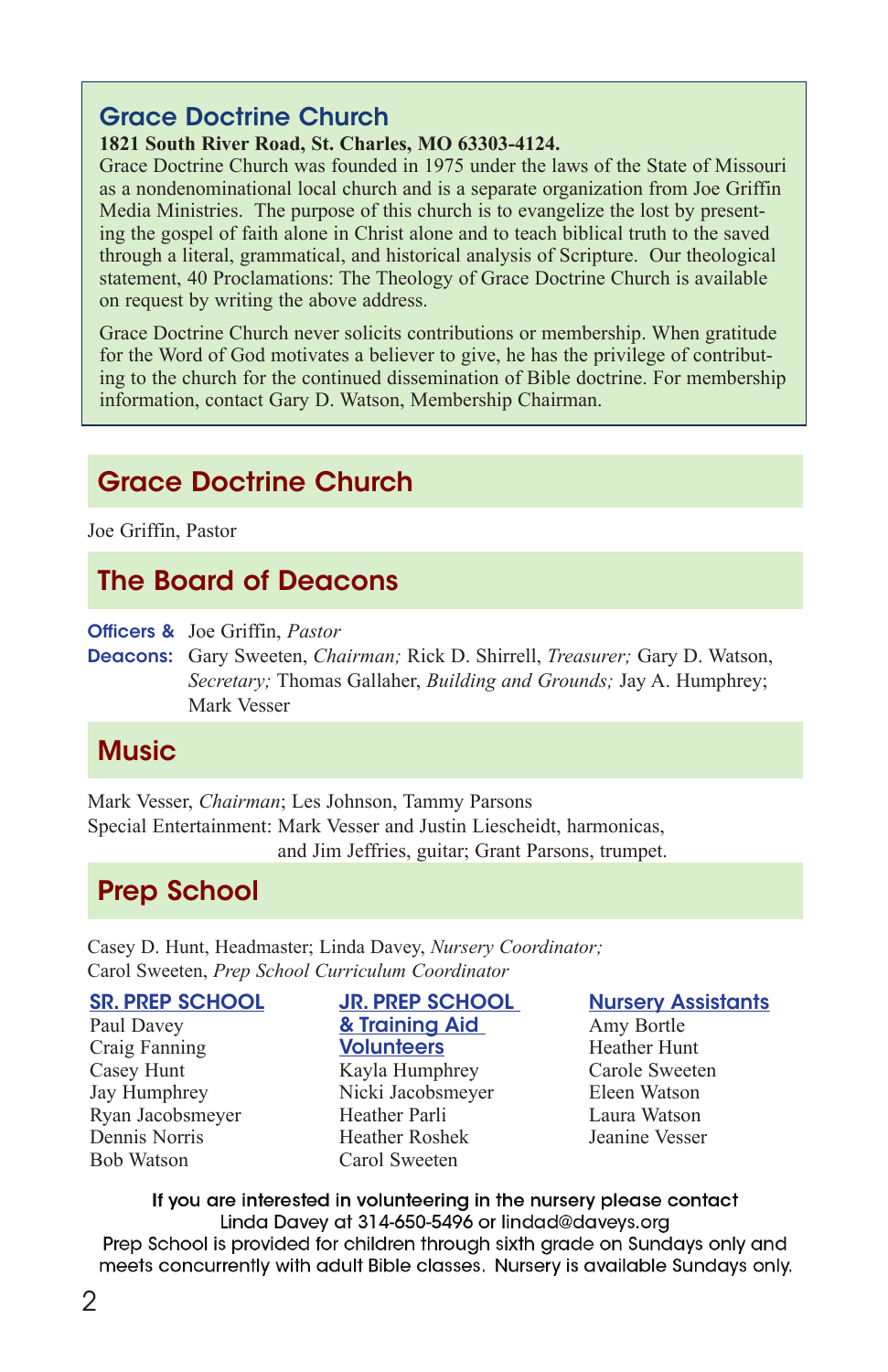# Joe Griffin Media Ministries

#### 1821 South River Road, St. Charles, MO 63303-4124

Joe Griffin Media Ministries is a not-for-profit, tax exempt organization incorporated and operating under the laws of the State of Missouri and is a separate organization from Grace Doctrine Church. The purpose of this ministry is to make doctrinal Bible teaching by Joe Griffin available without charge or obligation. When gratitude for the Word of God motivates a believer to give, he has the privilege of contributing to the ministry for the continued dissemination of Bible doctrine.

| Officers and<br><b>Directors:</b> | Joe Griffin, <i>President</i> ; Paul J. Davey, <i>Chairman</i> ; Rick D. Shirrell, <i>Treasurer</i> ;<br>Casey D. Hunt, Secretary                 |
|-----------------------------------|---------------------------------------------------------------------------------------------------------------------------------------------------|
| <b>Web Media:</b>                 | Paul Davey, <i>Director &amp; Webmaster</i> ; Mike Vest, Rick Shirrell, Cindy Rawlins                                                             |
| Live Streams:                     | Paul Davey, Dennis Norris, John Stafford                                                                                                          |
| <b>Media Fulfillment:</b>         |                                                                                                                                                   |
| <b>Print Media:</b>               | Joe Griffin, <i>Editor</i> ; Melodie Bautista, Casey Hunt, Camilla Hunt,<br>Jeannine Vesser, <i>Proofreaders</i> ; Cindy Rawlins, <i>Bulletin</i> |
| <b>Transcriptions:</b>            | Sharon Fehrn, Melinda Kline, Judy Krueger,<br>Frances Simmons, Tom Teeters                                                                        |
| Web Site:                         | www.joegriffin.org                                                                                                                                |
|                                   |                                                                                                                                                   |

To place orders for electronic or print media write: Joe Griffin Media Ministries, 1821 South River Road, St. Charles, MO 63303-4124

### **Properties**

Thomas Gallaher, *Building and Grounds*, Dennis Norris

### Kitchen and Dining

*Craig and Jerry Fanning, Michele Wiedner, Mark and Jeannine Vesser, and Diane MacKay*

### **Eucharist**

Diane Hunt, *Chairman;* Tom Gallaher, Robin Gallaher

#### Missionaries and Ministries

| Jonathan Brown Brazil    |        |
|--------------------------|--------|
| Pat CateUSA              |        |
| Victor Chávez Reynósa,   | Mexico |
| *Armando GarciaUSA       |        |
| Mario Garcia Mexico      |        |
| Faisal John  Pakistan    |        |
| Gary Horton USA          |        |
| *Rick Hughes USA         |        |
| Ralph LaRosa Philippines |        |
| Nick Lipsi Brazil        |        |
| Paul Miles  Ukraine      |        |
| *Tim McLachlanThailand   |        |

| *Tom Molinar  South Africa                                                                                                                       |
|--------------------------------------------------------------------------------------------------------------------------------------------------|
| *Jim Myers  Texas                                                                                                                                |
| Moses Onwubiko  Nigeria                                                                                                                          |
| #Mark Perkins Tahiti                                                                                                                             |
| Nelson Rio  Philippines                                                                                                                          |
| *Gary WatsonUSA                                                                                                                                  |
| American Freedom<br>Assembly<br>East Ridge Bible Church,<br>Shreveport, LA.<br><b>Grace Abroad Ministries</b><br>Grace Bible Church,<br>Pakistan |
|                                                                                                                                                  |

| Grace Evangelical Society               |
|-----------------------------------------|
| Joe Griffin Media Ministries            |
| *Operation Grace World<br>Missions      |
| *Operation Molinar Mission              |
| *Philippi Freedom Ministries            |
| *Prison Ministries of Texas             |
| *Rick Hughes Evangelistic<br>Ministries |
| St. Louis Veterans' Home                |
| Thieme Bible Ministries                 |
| #Village Ministries<br>International    |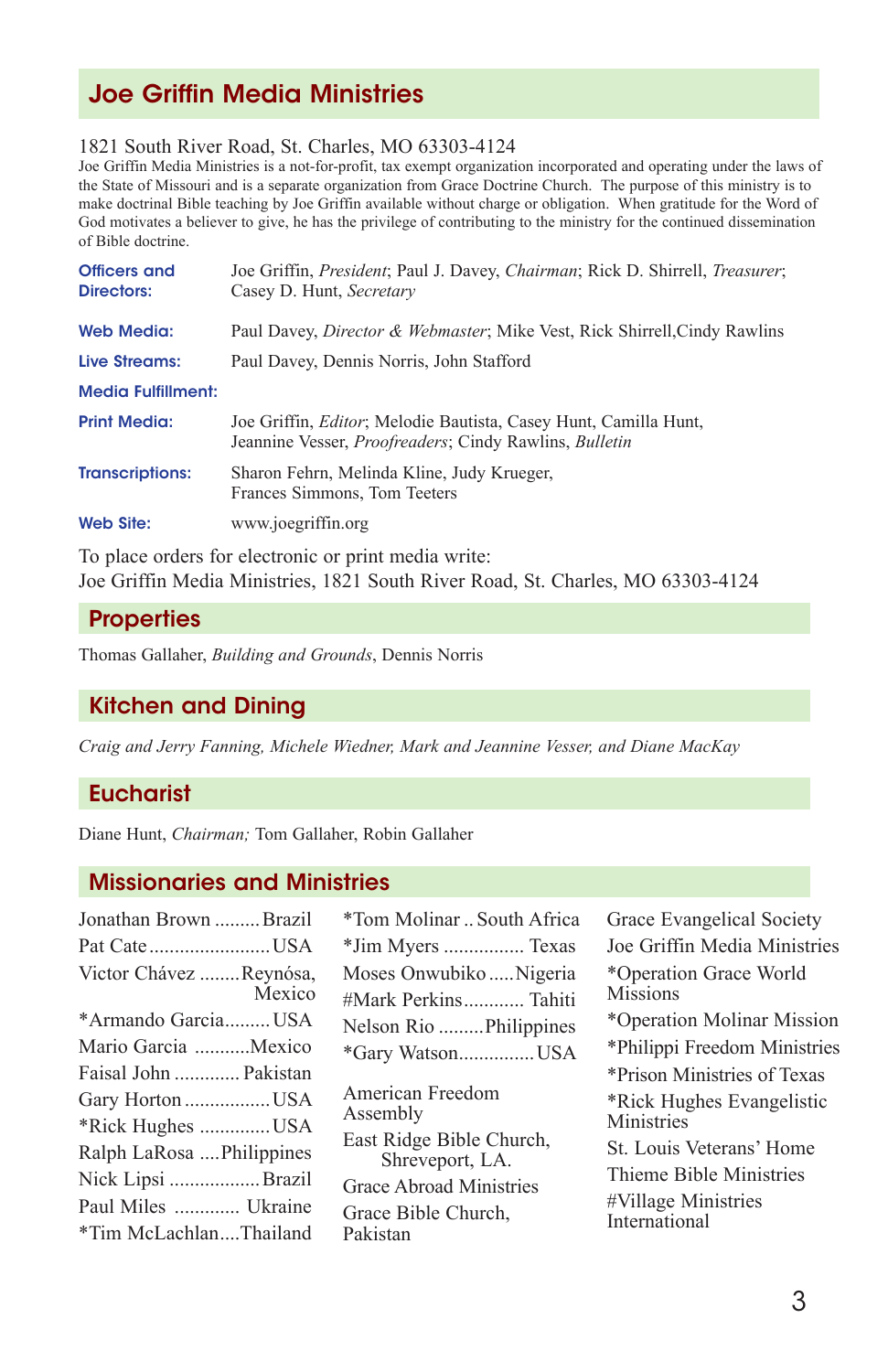## Church Prayer List

Connie Cobb Linda Davey Mark Davey Judy Guffey Jim Hesse

Dee Hunt Lana Jacobsmeyer Nicki Jacobsmeyer Lori Johnson Diane MacKay

Betty May Heather Parli Tami Parsons Evelyn Pulley

Danna and Weldon Schott Jane & Rick Voyles Michelle Wiedner Roger Wiedner

Susan Wojciechowski Aaron Zink

#### Non-Member Prayer List

**Members of Grace Doctrine Church often have relatives and friends who request intercessory prayer. The Non-member Prayer** List provides them a means to solicit the prayers of fellow believers on behalf of loved ones. **Anyone who would like to add a name to the list should contact Mrs. Cindy Rawlins through e-mail** (**cindyr@joegriffin.org**) **and please put PRAYER LIST in the**  Subject line. Please do likewise when it is time to remove a person's name from the list. The list is distributed the first Sunday of each month. All updates should be given to Cindy no later than the third Sunday of the previous month.

New Names **Joyce Flatken Glen Tooke**

| <b>Helen Abele</b>         | <b>Julie Burley</b>     | <b>Libby Doty</b>         | <b>Allison Hawkins</b>        | Michael Kurilla          | Marjean Morton            | <b>Yvonne Saville</b>              | <b>Elaine Villaver</b>  |
|----------------------------|-------------------------|---------------------------|-------------------------------|--------------------------|---------------------------|------------------------------------|-------------------------|
| <b>Bubba Adams</b>         | Mark Burr               | <b>Larry Downing</b>      | Mary Hayes                    | Nancy Ann Kurilla        | <b>Mike Mosley</b>        | Margie Schlinker                   | <b>Madison Vogel</b>    |
| <b>Sherry Adams</b>        | <b>David Busch</b>      | <b>Lawren Downing</b>     | Mike Heeren                   | Gavin Lain               | <b>Tana Younts Nelson</b> | <b>Zayne Schoppa</b>               | <b>Julie Voss</b>       |
| Deborah Addicot            | Virginia Bush           | Kathy & Mark              | Dan & Sandy                   | <b>Susie Lamb</b>        | <b>Cale Nielson</b>       | <b>Russell Schroeder</b>           | <b>Elizabeth Voyles</b> |
| Angelica Agudelo           | <b>Michelle Bydelek</b> | <b>Driges</b>             | <b>Hensley</b>                | Bill & Sarah             | <b>Sharon Niggl</b>       | <b>Bob Schwarze</b>                | <b>Nancy Walker</b>     |
| Carlos Agudelo             | <b>Joyce Calcagno</b>   | <b>Alex Dupree</b>        | The Henson family             | Lander                   | <b>Ken Norcross</b>       | Jim Sealv                          | William Walker          |
| <b>Gabriel Agudelo</b>     | <b>Chris Calhoun</b>    | <b>Phil Endsworth</b>     | <b>Bill &amp; Ginny Henry</b> | <b>Darrell Landolth</b>  | <b>Sandy Novinger</b>     | Salim Semaan                       | <b>Allison Wall</b>     |
| Karla Agudelo              | <b>Charlene Calmes</b>  | <b>Courtney Espen</b>     | Natalia Hervis                | <b>Jennifer Langford</b> | <b>Laurel Nugent</b>      | <b>Irvin Senn</b>                  | Gloria                  |
| <b>Charles Anfield</b>     | <b>Marty Cameron</b>    | and family                | Emma Hilario                  | <b>Reggie LaPlant</b>    | Jessi Nyhuis              | <b>Tommy Senn</b>                  | Wattenbarger            |
| <b>Dennis Anfield</b>      | <b>Don Carlos</b>       | Michael and               | Genevieve Hilairo             | Patty Latham             | <b>Shaun Oliver</b>       | <b>Sue Sexton</b>                  | <b>Jim Wattenbarger</b> |
| Kevin Anfield              | David Carnagua          | DeeAnn Espen              | <b>Tracy Hill</b>             | <b>Jim Lawrence</b>      | <b>Elenor Olmann</b>      | <b>Teagan Shaffer</b>              | <b>Larry Way</b>        |
| Virginia Angell            | Don Carnagua            | Virginia Espen            | <b>Mike Hines</b>             | <b>Kathy Lawrence</b>    | Terry Taylor O'Neal       | The Shank family                   | <b>Trevor Webster</b>   |
| <b>Heather Applegate</b>   | <b>Matthew Carnagua</b> | Linda & Scott<br>Fanning  | <b>Eula Ruth Holmes</b>       | <b>Moira Lawrence</b>    | Joan O'Donall             | Glenda Sharbono                    | <b>Chad West</b>        |
| Kenny Archer               | <b>Nancy Carnes</b>     | <b>Scott Faust</b>        | <b>Jesse Hoorelbeke</b>       | Dan Larsen               | <b>Chip Oury</b>          | <b>Luther Sharbono</b>             | <b>Dori West</b>        |
| Susan Archer               | family                  | <b>Jessica Fehrn</b>      | <b>Gary Horton</b>            | <b>Kylie Laugle</b>      | <b>Shannon Owens</b>      | <b>Ben Shawver</b>                 | <b>Doug West</b>        |
| <b>Brenda Wisenbaker</b>   | Tuanja Carson           |                           | <b>Heather Holton</b>         | <b>Andrew Lees</b>       | <b>Bud Parrent</b>        | Lynda Simril                       | Herb & Vonda West       |
| Arnold                     | Margaret & David        | <b>Wyatt Fink</b>         | <b>Bridgette</b>              | <b>Jason Lees</b>        | <b>Eric Parrent</b>       | <b>Tom Siria</b>                   | <b>Julia White</b>      |
| Daniela Aponte             | <b>Chichester</b>       | <b>Amy Freels</b>         | Houseman                      | <b>Sue Lewis</b>         | <b>Dan Parsons</b>        | <b>Henry Smith</b>                 | <b>Paul White</b>       |
| <b>Doug Bailey</b>         | <b>Jesse Childers</b>   | <b>Jason Forcheiner</b>   | <b>Billy Howell</b>           | <b>Glenn Lockey</b>      | Melanie                   | <b>Randy Smith</b>                 | <b>Rochelle White</b>   |
| Aida Balke-Rivera          | <b>Noah Childers</b>    | Doug Fowler               | <b>Rick Hughes</b>            | <b>Alan Londe</b>        | Patternoster              | <b>Rosemary Smith</b>              | <b>Elaine Wichmer</b>   |
| <b>Kelley Balke-Rivera</b> | <b>Earl Childs</b>      | Dee Freels                | Chris Hutson                  | Raelee Longobricco       | <b>Robin Pence</b>        | <b>Jeff Snowden</b>                | <b>Yvonne Willems</b>   |
| Megan Banker               | <b>Lizzy Clark</b>      | <b>Bill French Family</b> | Dan Inghram                   | <b>Steve Lopez</b>       | Amy & Marco               | Ron Spruill Jr., RN                | <b>AllenWilliams</b>    |
| <b>Mildred Banker</b>      | <b>Sharon Clark</b>     | <b>Ruby Frette</b>        | Charles & Doni                | <b>Emmitt Lynch</b>      | Perez family              | Ken St. Andre                      | <b>Taylor Williams</b>  |
| Patti Banker               | <b>Rick Clayman</b>     | <b>Janie Fruit</b>        | Ingram                        | family                   | <b>Sharon Platt</b>       | <b>Rita Stebbing</b>               | <b>Catherine Mazzei</b> |
| The Basta family           | <b>Craig Clayton</b>    | Anna Mae Garra            | Paula Isenberg                | Eberhard & Evelyn        | <b>Doug Pratt</b>         | <b>Andrew Strickler</b>            | Weiman                  |
| <b>Karen Bauer</b>         | <b>Kitty Clemens</b>    | Jennifer Gargarello       | <b>Lilly Iverson</b>          | Mackin                   | Jo Priddy                 | Donna Strong                       | <b>Jean Willard</b>     |
| Zack Bauer                 | Gail & Pecos Coble      | <b>Sharon Garcia</b>      | Berra Jackson                 | <b>Heather Marshall</b>  | <b>Martha Pritchard</b>   | <b>Audrey Summers</b>              | <b>John Wirtz</b>       |
| <b>Michelle Bear</b>       | <b>Jay Collins</b>      | <b>Shirley Gensemer</b>   | Carmen Jackson                | <b>Daisy Martin</b>      | <b>Conner Pulley</b>      | <b>Zach Sutherland</b>             | <b>Barry Dean</b>       |
| Jo Ann Beck                | <b>Betsy Colquitt</b>   | Harland J. Gerber         | <b>Rick James</b>             | <b>Robert Martin</b>     | <b>Tom Pulley</b>         | <b>Carl Sweeten</b>                | Williams                |
| <b>Eric Bedwell</b>        | Patricia Colvin         | <b>Jordan Giles</b>       | Jedidiah                      | <b>Mitchell Mathisen</b> | <b>Fred Rainwater</b>     |                                    | Zachariah Wipfler       |
| Christy Beary &            | Linda Cook &            | Dave and Paula            | <b>Clay Johansson</b>         | family                   | <b>Brinleigh Rambaud</b>  | <b>David Swiercek</b>              | <b>Mark Woodard</b>     |
| children                   | children                | Gillespie                 | Frank Johnson                 | <b>Dodie May</b>         | Al & Cindy Rawlins        | Sam Stix                           | Hudson                  |
| Eric Belcher               | <b>Misty Cook</b>       | <b>Ben Gillis</b>         | <b>Lindsey Johnson</b>        | Mike & Janet May         | Crystal Rayburn           | <b>Sue Tailor</b>                  | Wojciechowski           |
| <b>Bernell Bircher</b>     | Traci Combs &           | <b>Sydney Gillis</b>      | Mary Holman                   | <b>Lonnie Maybe</b>      | <b>Carrie Redwood</b>     | Matt & Patricia                    | <b>Mike Woods</b>       |
| Fred & Cherie              | family                  | <b>Jon Glover</b>         | Johnson                       | <b>Del Maxheimer</b>     | <b>Alton Reed</b>         | <b>Talley</b><br><b>Joy Taylor</b> | <b>Cathy Wyat</b>       |
| <b>Bircher</b>             | <b>Gay Crenshaw</b>     | <b>Peggy Goldstein</b>    | <b>Reed Johnson</b>           | <b>Jerome McCall</b>     | <b>Nancy Reed</b>         |                                    | <b>Paul Yost</b>        |
| <b>Scott Bimson</b>        | <b>Nancy Crichton</b>   | <b>Tonya Gossum</b>       | <b>Baylor Jones</b>           | <b>Jill McClain</b>      | Alyssa Rehm               | <b>John Thomas</b>                 | <b>Eric Young</b>       |
| <b>Lance Bingley</b>       | <b>John Cronin</b>      | <b>David Gotto</b>        | <b>Eulane Jones</b>           | Ken McCord               | <b>Dennis Riggs</b>       | <b>Bob Thorn</b>                   | <b>Todd Younts</b>      |
| <b>Fred Bircher family</b> | <b>Sherrill Crowe</b>   | Les & Pam Gotto           | <b>Nancy Jones</b>            | <b>Mike McEnery</b>      | Sylvan Rinker             | <b>Tony Thorstad</b>               | <b>Shelly Zeid</b>      |
| Davis & Carolyn            | <b>Denny Crumpler</b>   | <b>Cheryl Green</b>       | <b>Wade Jones</b>             | <b>Kristin McFadden</b>  | <b>Deb Risty</b>          | <b>Gene Threadgill</b>             |                         |
| <b>Bland</b>               | Virginia Crumpler       | John Griffin III          | Sarah Jortner                 | <b>Charlotte</b>         |                           | Karen & Chuck                      |                         |
| <b>Jean Boddie</b>         | <b>Ray Dain</b>         | <b>Kevin Goeke</b>        | <b>Montana Jennings</b>       | McLaughlin               | <b>Janet Roberts</b>      | Thurig                             |                         |
| <b>Bob Bollinger</b>       | <b>Brett Davey</b>      | <b>Ollie Hadfield</b>     | Don and Linda                 | <b>Bud McMillen</b>      | <b>Mary Robertson</b>     | <b>Louetta Thurston</b>            |                         |
| <b>Maddie Botfield</b>     | Dan Davey               | <b>Nancy Hale</b>         | Jordan                        | Jesus Mejia              | <b>Michelle Robinson</b>  | <b>Carol Tinker</b>                |                         |
| <b>Jerry Boulware</b>      | <b>Mark Davey</b>       | <b>Carson Hall</b>        | Nicholas Karach               | <b>Mary Miller</b>       | <b>Scott Roller</b>       | <b>Ria Turnbow</b>                 |                         |
| <b>Norman Bowels</b>       | <b>Bob Davis</b>        | <b>Timothy Hall</b>       | Mike Kelly                    | <b>Julie Mills</b>       | Carissa Roman             | Jane & Mel Turner                  |                         |
| <b>Bernie Brazill</b>      | <b>William Davis</b>    | <b>Wayne Hamilton</b>     | Sharon Kelly                  | Kathryn Modeer           | <b>Phil Rose Family</b>   | <b>Carrie Underwood</b>            |                         |
| Robyn Breur                | <b>Kendyl Decker</b>    | <b>Polly Hardee</b>       | Theresa Kelly                 | <b>John Moore</b>        | <b>David Ross</b>         | <b>Darnell Varley</b>              |                         |
|                            |                         |                           |                               |                          |                           |                                    |                         |

\_\_\_\_\_\_\_\_\_\_\_\_\_\_\_\_\_\_\_\_\_\_\_\_\_\_\_\_\_\_\_\_\_\_\_\_\_\_\_\_\_\_\_\_\_\_\_\_\_\_\_\_\_\_\_\_\_\_\_\_\_\_\_\_\_\_\_\_\_\_\_\_\_\_\_\_\_\_\_\_\_\_\_\_\_\_\_\_\_\_\_\_\_\_\_\_\_\_\_\_\_\_\_\_\_\_\_\_\_\_\_\_\_\_\_\_\_\_\_\_\_\_\_\_\_\_

**Doni Morgan Ingé Morken Jørgine Morken Noah and Lauren Morrow**

**Laura Runnels Ryan Rustici Michael, Hanna & Evan Samuelson Gaston Sanders** **Paul & Joanne Vehmann Tom Verhage Howard Vesser Joann Viehmann**

**Kyle Killebrew Stephanie Koslow John & Ann Key Lachelle King Jerry Kolar**

WRITE-INS: **Kathy Burgard Donner**

**Don Deininger Aaron Dement Roy Dickinson Mary Gilmer** 

**Kathy Harralson Mike Harvick Walker Harvill Elva Hatcher Havener Family**

**A. C. Brink Nicole Bruenig Robyn Breuer Ken Buckner**

4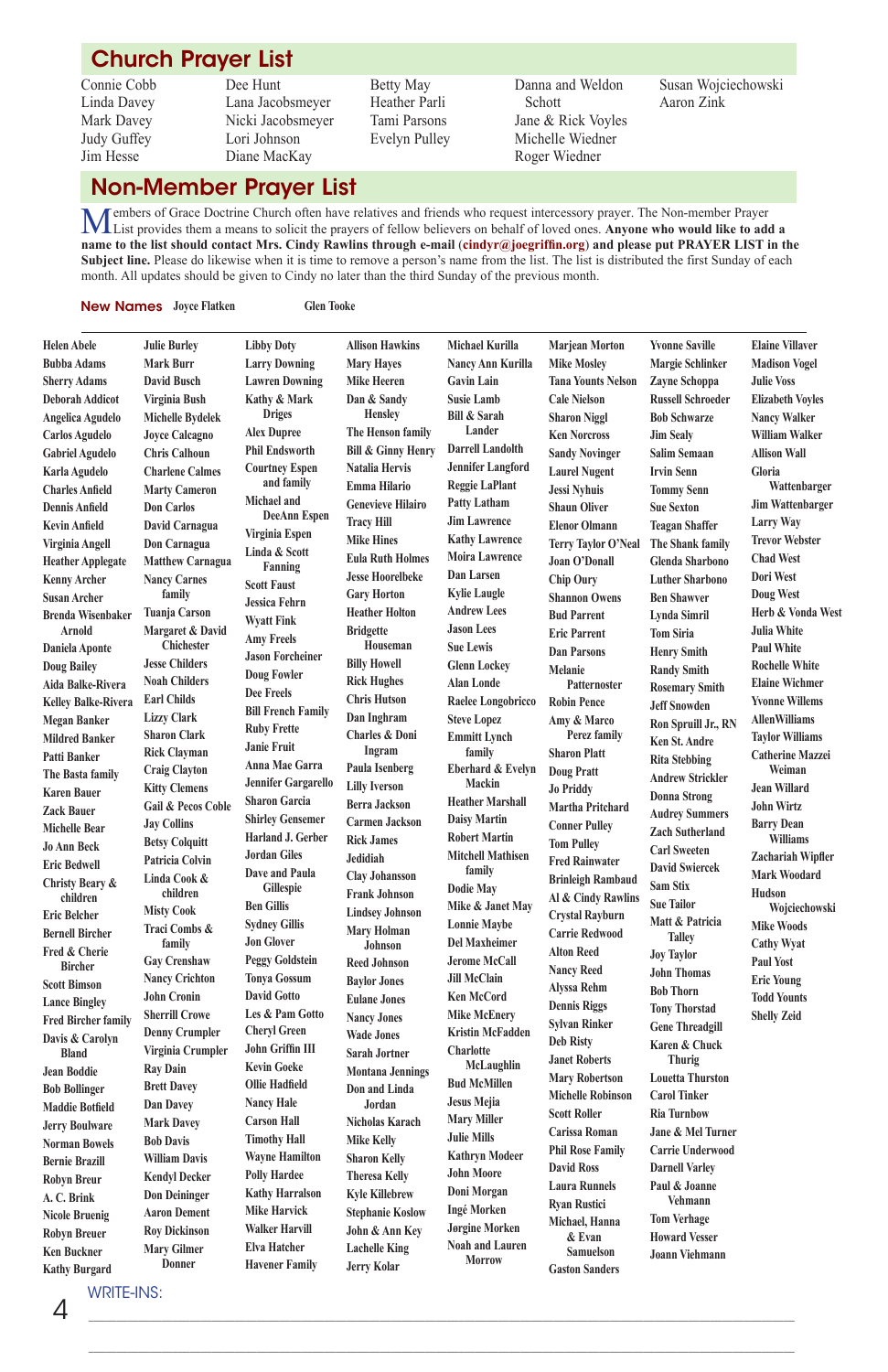# WHAT YOU NEED TO KNOW...



**JOE HUNT** 

# $\sqrt{7}$ ho **Loves You?** is

an inspirational account of a believer's application of doctrine in the face of disaster testing. Written in the first person, Joe was a member of Grace Doctrine Church for twenty years and a former deacon. He recounts how he learned of his imminent death and why he had no problem with it.

EDITING AND INTRODUCTION BY **TOE GRIFFIN, PASTOR**<br>JOE GRIFFIN, PASTOR<br>ACE DOCTR **GRACE DOCTRINE CHURCH<br>ST. CHARLES ME CHURCH** ST. CHARLES, MISSOURI

The book is available at the church or by writing to the address below. Indicate the title along with your complete mailing address.

### **Joe Griffin Media Ministries**

1821 South River Rd. St. Charles, MO 63303-4124 **TISA**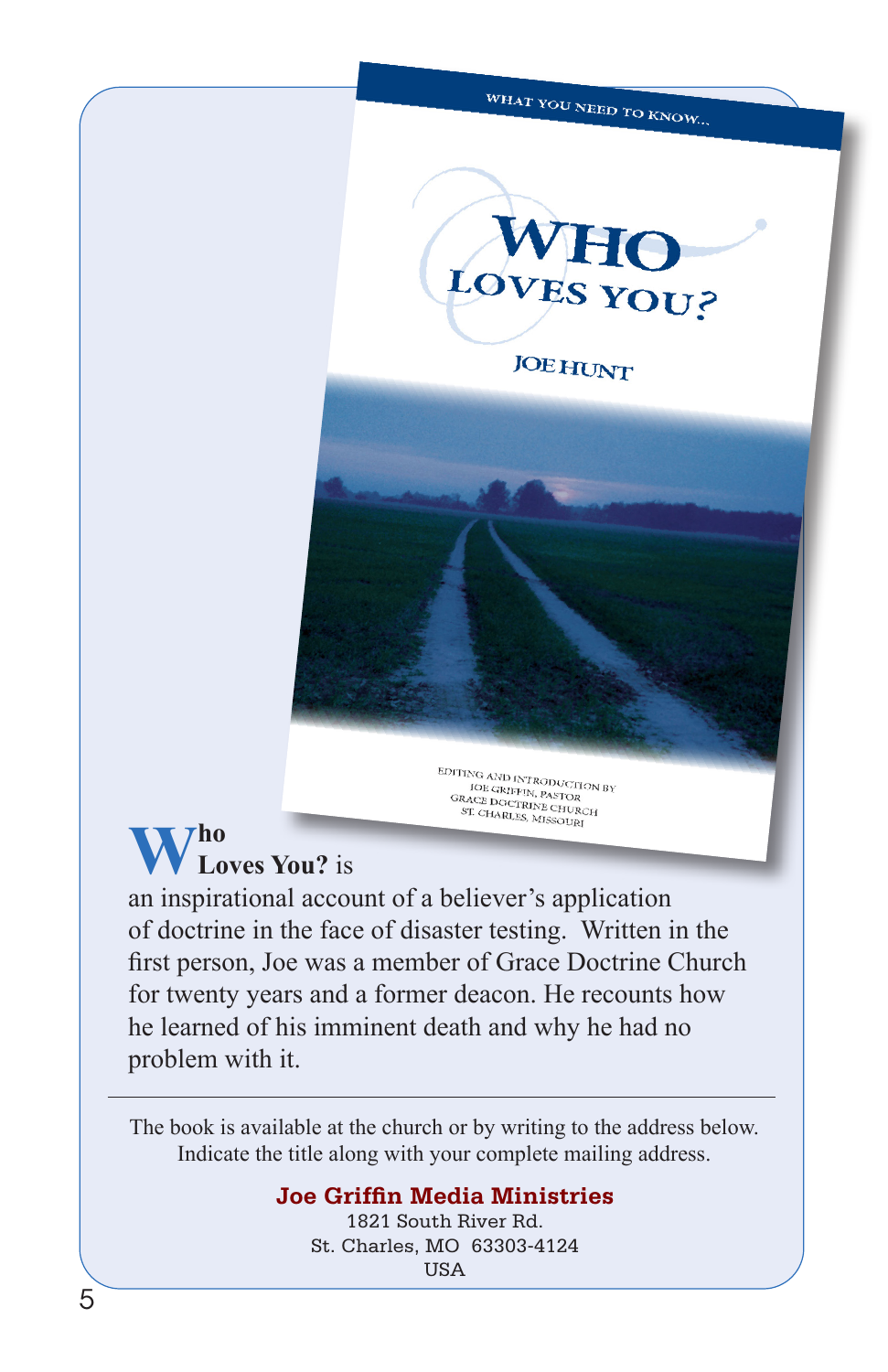# Establishment Prayer List

### U.S. Government

#### Executive Branch

Joseph R. Biden Jr., President Kamala D. Harris, Vice President Antony J. Blinken, Secretary of State Monty Wilkinson, Attorney General Janet Yellen, Secretary of the Treasury Lloyd J. Austin III, Secretary of Defense Jacob J. Sullivan, National Security Advisor David P. Pekoske, Secretary of Homeland Security Christopher A. Wray, Director of the FBI Avril D. Haines, Director of National Intelligence David S. Cohen, Director of the CIA Margaret G. Kibben, Chaplain, U.S. House of Representatives

#### U.S. Customs:

Les Williams Jesse Aponte

# Military

### Joint Chiefs of Staff

Gen. Mark A. Milley, Chairman Adm. Michael M. Gilday, Navy Gen. David H. Berger, Marine Corps Gen. Charles Q. Brown, Jr., Air Force Gen. James C. McConville, Army

### United States Central **Command**

Gen. Kenneth F. McKenzie, Jr., US Central Command

### **Active Duty**

 Matthew Adams Jim Armstrong Robert Armstrong Lincoln Bolhuis Chris Calhoun Kenneth Campbell John Cardwell Jim Carlson James Carlson Clint Carter Daniel Clayton Cassandra Crain Jacob Crow Robert Danyluk Abagail Davey ▼ Connor Davey Jake Davey Seth Davey Zach Deets Michael DelTufo, Jr. Kenneth Doyle Kaylan Dunn Trent Dyer Jake Eaton Antonio Figueroa Christopher Flanagan

#### Supreme Court & State Courts

John G. Roberts, Jr., Chief Justice, USA George W. Draper III, Chief Justice, MO Duane Slone, Judge, TN

#### **Congress**

Nancy D. Pelosi, Speaker of the House Steny H. Hoyer, House Majority Leader Kevin O. McCarthy, House Minority Leader Patrick J. Leahy, President pro tempore of the Senate Charles E. Schumer, Senate Majority Leader Mitchell McConnell, Senate Minority Leader Missouri Michael L. Parson, Governor

Mike Kehoe, Lieutenant Governor Roy D. Blunt, Senior Senator Joshua D. Hawley, Junior Senator Ann Wagner, 2nd District Representative

> Christopher Fowlkes Justin Fuchs Ellie Gaeler Christopher Gisbrecht Cody Gotto Scott Gray G. Wade Greenlee Joel Grubbs James Hardin Kade Cooper Hardy Lee Hatfield Timothy Luke Hau Bill Hayes Douglas Hester Christopher Henry Dallas Hoffman Andrew Holton ▼ Troy Holton

- ▼ D.J. Humphrey Brad Johnson Brian Jorgensen Peter Kane Ben Kayatta Christie Kelly Braeden Klutho
- ▼ Mahlon Kruse Braeden Young Klutho ▼ Jordan Liescheidt <sup>6</sup> *continued next page*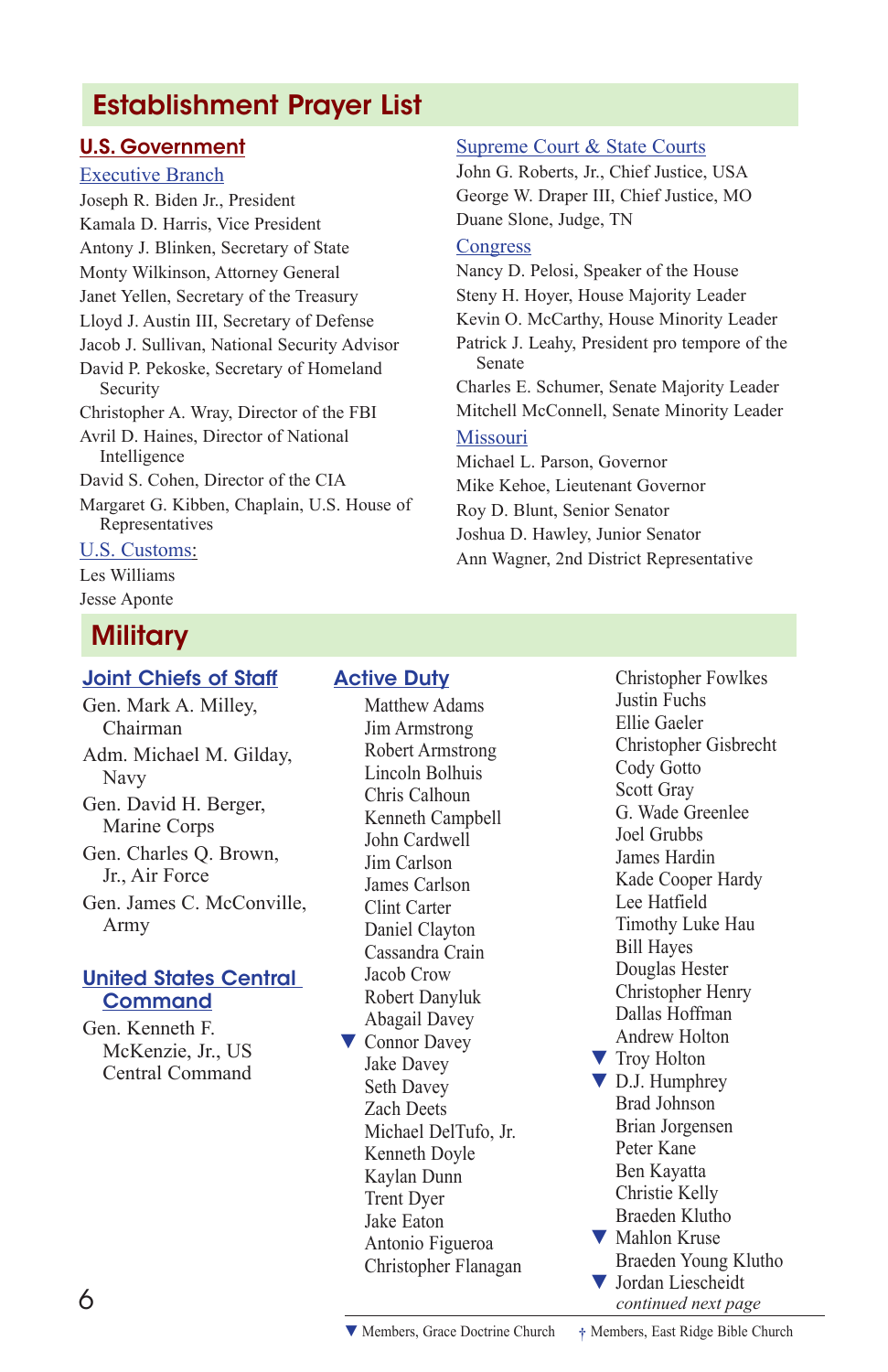### Military (continued)

**†** Chad May John McAbee Jeremy McAtee **†** Josh McDade Austin McDaniel Scott McFarland Andy Mertz ▼ Ben Mitchell John W. Moore Riley Morris, IV Kellen Mullinnix Curtis Nieboer Matthew Nowotny, Jr. Ramsey Oliver Marisa Olson Chase Palcer Alexander Pillen Britney Polenski Stephen Polenski, Jr. Jarrett Porter Roland Powers James A. Pritchard Philipp L. Pitchford Robert W. Pritchard ▼ Everett Probasco

- Veronica Ranville William Cody Raughton Adam B. Razor Justin Riggs ▼ Tyler M. Risty
- Dalton Roman Matthew Rosner Michael Rountree, Jr. Josh Rynski Michael Salemi Hank Schofield
- **†** Jared Schonfarber Colin Senavitis

▼ Jason Shaffer Scott Schaffer Ryan Shepherd Michael Shoemaker, Jr. Clayton Sifford Dane Silva David Sivas Vincent Smejkal Andrew Smith John Stafford Sgt. Stone Jeff Thompson Bryce Throneberry

 Peter Todsen III San Uhle Curtis L. Vaughn Andrew Wade John Wagonblast Zachary Ward Clayton Warren Joseph Warren Shawn Warren Randy Way Chad West Jacob West Daniel Wetzel Keith Wilkins Gregory Williams Andy Whiskeyman Michael Woods

### Cadets: Service

Academies & ROTC: David Horn Connor Fulbright

#### Civilian Support:

▼ Paul Davey Mark Hall Joudi Henoud ▼ Jay A. Humphrey Erin Long James McRae Steve Natsch Michael Shoop Pete Todsen II John Wagenblast

#### First Responders

Nestor Bautista Brian Coates Caleb Davey Randal Davis Kurt Frisz Russell Hendricks Charles Herwig Adam Holton Steve Holton David Holton Chris Hunt Chad James Lance Jones Chris Leeker Brandon Lindeman David Lingle Charles Nowotny Jim Nowotny Matthew Nowotny Alton Reed Bob Roth Matt Sursa Robert Watson, Jr. Charles Wilcox

# Philippi Freedom Ministries

www.philippifreedomministry.org Gary Watson, President

Newsletters available. If you would like to receive one please contact us at: 314-435-2947 or gary@philippifreedomministry.org.

### Teaching Schedule:

Bible Conference, Dallas, TX Dave Smith Memorial Service GDC MERCC, Pacific, MO St. Louis Jail

7